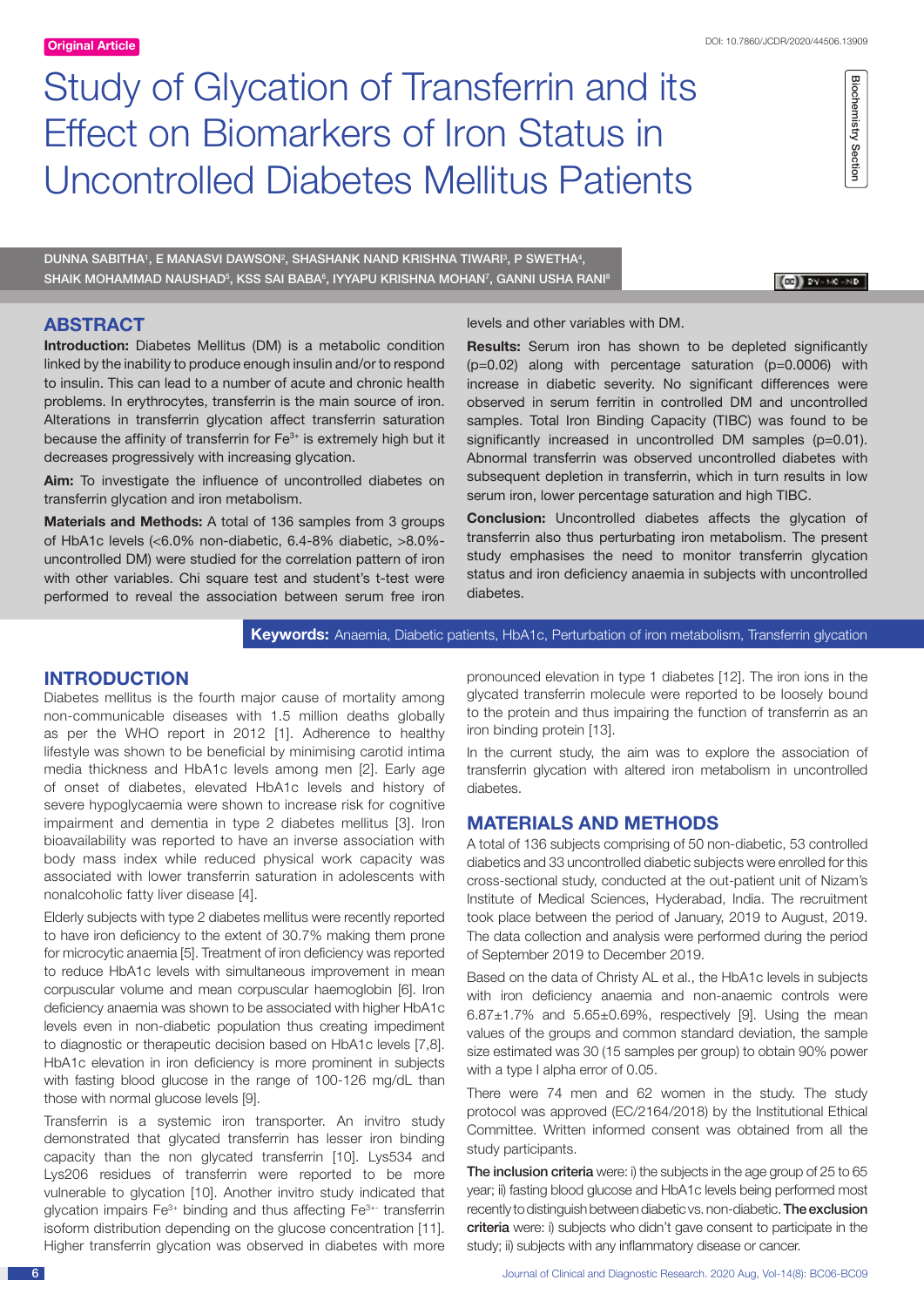Blood samples were collected in  $\mathsf{K}_{2}$ EDTA for HbA1c assay and plain vacutainers for biochemical analysis. Serum was collected from plain vacutainers by centrifugation at  $2000 \times g$  for 10 minutes at room temperature.

#### **Biochemical Analysis**

#### Glycosylated haemoglobin

HbA1c levels were estimated by ion-exchange High-Performance Liquid Chromatography (HPLC) using Bio-Rad D-10TM Dual Program. The samples were automatically diluted on the D-10 and injected into the analytical cartridge. The resolution of haemoglobin was performed by D10 using a gradient mobile phase of increasing ionic strength and the absorbance was measured at the  $\lambda_{\text{max}}$ of 415 nm. An exponentially modified Gaussian algorithm was employed for the calculation of A1c area to exclude the areas of interfering peaks of the labile A1c and carbamylated Hb.

Serum iron, TIBC, ferritin and transferrin assays were performed on Roche Cobas c501 Chemistry Analyser using kits manufactured by Roche Diagnostics, USA.

#### Serum Iron

Serum iron levels were estimated by FerroZine method. Under acidic conditions, iron is liberated from transferring in the form of Fe+3, which undergoes reduction in the presence of ascorbate to form Fe<sup>+2</sup> ions. The Fe<sup>+2</sup> ions form a coloured complex with Ferrozine. The colour intensity is directly proportional to the iron concentration. It was determined by monitoring the increase in absorbance at 552 nm.

#### Total Iron Binding Capacity

The Unsaturated Iron-Binding Capacity (UIBC) in human serum was measured by FerroZine spectrophotometrically at a  $\lambda_{\text{max}}$  of 552 nm. The sum of serum iron and UIBC was computed as TIBC. The percentage saturation of transferrin was calculated using the following formula: (serum iron × 100)/TIBC.

#### Ferritin

Serum ferritin levels were estimated by using Particle Enhanced Immunoturbididimetric Assay. Human ferritin agglutinates with latex particles coated with anti-ferritin antibodies. The precipitate is determined turbidimetrically at 552 nm.

#### **Transferrin**

Transferrin levels in serum were estimated by Immunoturbidimetric assay at  $\lambda_{\text{max}}$  of 340 nm by precipitating it using a specific antiserum.

#### Tranferrrin Glycation by Isoelectric Focusing

The serum samples from uncontrolled diabetic patients were stored at -20°C till use and kept on ice when used. A 1 mm native IEF gel with a pH gradient of 3.0-7.0 was used to run the samples along with a marker (1 µL control sample+1 µL neuraminidase enzyme, 37°C for 1 h) and a non-diabetic control sample. Selective silver staining of transferrin was performed using Polyclonal Rabbit Antihuman Transferrin.

# **STATISTICAL ANALYSIS**

Simple regression analysis followed by Chi-square test was carried out to study changes in markers of iron metabolism across different measurable ranges of HbA1c. The unpaired student t-test was performed to find out the differences in HbA1c in iron deficiency vs. iron sufficiency; and also to compare biochemical markers based on presence or absence of transferrin glycation.

# **RESULTS**

The study cohort (74 men and 62 women in the age group of 25- 65 years) was divided into three groups based on HbA1c levels: <6.0% (Group I)- Non-diabetic, 6.1-8.0% (Group II)- Controlled diabetic and >8.0% (Group III)- Uncontrolled diabetic. The mean

age of the subjects was 47±12 years. Iron, % saturation, TIBC and ferritin were compared across these three groups. Serum iron <50 ng/dL and % saturation <14 were considered as deficient. TIBC >400 µg/dL and Ferritin >250 ng/mL were considered as elevated.

As shown in [Table/Fig-1], the incidence of iron deficiency in nondiabetic subjects (Group I) was 20%. There was a significant increase in iron deficiency in diabetic groups with Group II (41.5%) and Group III (60.6%). Simple logistic regression analysis revealed statistically significant association between HbA1c vs. iron deficiency  $(p=0.02)$ .

| HbA1c                                                                                | $< 6.0\%$ (n=50)<br>(Non-diabetic) |                  | $6.4 - 8.0\%$ (n=53)<br>(Controlled<br>diabetic) |               | $>8.0\%$ (n=33)<br>(Uncontrolled<br>diabetic) |                  | $\chi^2$ | p-<br>value |
|--------------------------------------------------------------------------------------|------------------------------------|------------------|--------------------------------------------------|---------------|-----------------------------------------------|------------------|----------|-------------|
|                                                                                      | Defi-<br>cient                     | Nor-<br>mal      | Defi-<br>cient                                   | Nor-<br>mal   | Defi-<br>cient                                | Nor-<br>mal      |          |             |
| Iron                                                                                 | 10<br>$(20.0\%)$                   | 40<br>$(80.0\%)$ | 22<br>(41.5%)                                    | 31<br>(58.5%) | 20<br>(60.6%)                                 | 13<br>$(39.4\%)$ | 5.39     | 0.02        |
| %<br>Saturation                                                                      | 3<br>$(6.0\%)$                     | 47<br>$(94.0\%)$ | 17<br>$(32.1\%)$                                 | 36<br>(67.9%) | 19<br>(57.6%)                                 | 14<br>(42.4%     | 11.9     | 0.0006      |
|                                                                                      | Elevat-<br>ed                      | Nor-<br>mal      | Elevat-<br>ed                                    | Nor-<br>mal   | Elevat-<br>ed                                 | Nor-<br>mal      |          |             |
| Ferritin                                                                             | 5<br>$(10.0\%)$                    | 45<br>$(90.0\%)$ | $2(3.8\%)$                                       | 51<br>(96.2%) | 8<br>(24.2%)                                  | 25<br>$(75.8\%)$ | 0.2      | 0.65        |
| <b>TIBC</b>                                                                          | $3(6.0\%)$                         | 47<br>$(94.0\%)$ | 8<br>(15.1%)                                     | 45<br>(84.9%) | 10<br>(30.3%)                                 | 23<br>(69.7%)    | 6.27     | 0.01        |
| <b>TTable/Fig-11:</b> Biomarkers of iron metabolism across different ranges of HbA1c |                                    |                  |                                                  |               |                                               |                  |          |             |

**[Table/Fig-1]:** Biomarkers of iron metabolism across different ranges of HbA1c. Simple logistic regression followed by Chi-square test were performed to explore the trend with changing HbA1c levels.

The frequencies of % saturation deficiency were 6.0%, 32.1% and 57.6%, respectively in Group I, Group II and Group III. Simple logistic regression analysis revealed statistically significant association between HbA1c vs. deficient percentage saturation (p=0.0006).

Elevated ferritin levels were observed in 10.0% non-diabetic subjects. In Group II and Group III, ferritin was elevated in 3.8% and 24.2% subjects, respectively. Simple logistic regression analysis showed no statistically significant association between HbA1c and Ferritin elevation (p=0.65).

The frequency of TIBC elevation was highest in Group III (26.1%) followed by Group II (15.1%) with non-diabetic subjects having the lowest frequency (6.0%). Simple logistic regression analysis showed statistically significant association between HbA1c and TIBC elevation  $(p=0.01)$ .

In order to assess the impact of iron deficiency in modulating HbA1c levels, in each group data was segregated based on iron deficiency vs. iron sufficiency. As shown in [Table/Fig-2], iron deficiency did not affect the HbA1c levels in Group I and Group II, while iron deficiency was associated with statistically significant increase in HbA1c in Group III, (p=0.03).

|               | HbA1c % (mean±SD)      |                      |         |
|---------------|------------------------|----------------------|---------|
| <b>Groups</b> | Iron deficiency        | Iron sufficiency     | p-value |
| Group I       | $5.46 \pm 0.38$ (n=10) | $5.38\pm0.49$ (n=40) | 0.63    |
| Group II      | $6.82 \pm 0.63$ (n=33) | $6.80\pm0.44$ (n=20) | 0.92    |
| Group III     | $9.90 \pm 1.10$ (n=20) | $8.90\pm0.98$ (n=13) | $0.03*$ |

**[Table/Fig-2]:** Iron deficiency across different ranges of HbA1c. The unpaired student t-test was performed to explore the differences in HbA1c in iron deficiency vs. iron sufficiency. SD: Standard deviation

As shown in [Table/Fig-3], isoelectric focusing was performed to assess transferrin glycation in a few representative samples with uncontrolled diabetes as serum transferrin levels were at the lower quartile in uncontrolled diabetes (HbA1c levels of 13.4±1.2%). Isoelectric focusing differentiate five isoforms of transferrin; tetrasialo, trisialo, disialo, monosialo and asialo isoforms. In nondiabetic patients all the forms of transferrin isoforms are observed. In uncontrolled diabetes, only tetrasialo form was observed.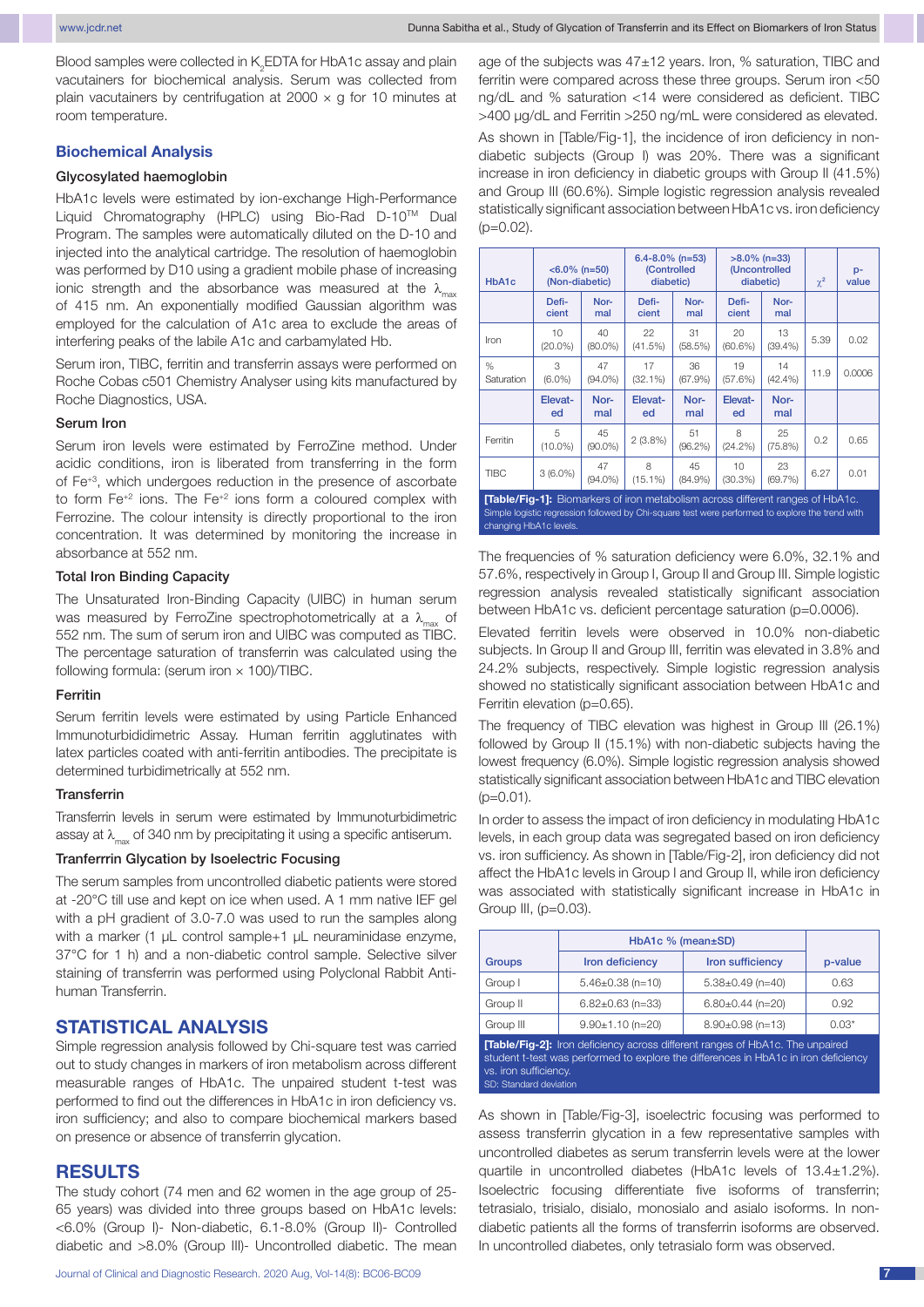

Transferrin glycation was inversely associated with serum transferrin levels (r=-0.72, p=0.02) [Table/Fig-4].

The depletion of transferrin is accompanied by low serum iron, lower percentage saturation and high TIBC in uncontrolled diabetes. No association was observed with ferritin levels [Table/Fig-5].





# **DISCUSSION**

The current study demonstrates increased incidence of iron deficiency in diabetes subjects with much more increase in uncontrolled diabetes. Iron deficiency was shown to increase HbA1c levels in uncontrolled diabetes. Transferrin saturation percentage decreases with increase in HbA1c. In uncontrolled diabetes, transferrin glycation was associated with depletion of transferrin levels, which in turn deplete iron and percentage saturation; and increase TIBC.

Few studies demonstrated high prevalence of iron deficiencies in diabetic subjects [14]. Non-transferrin bound iron levels were found to be higher in the diabetes, but the total serum iron levels were lower [15]. Insulin resistance was reported to increase with increase in fasting blood glucose, serum ferritin and TIBC [16]. Current study is in agreement with these studies by projecting lower levels of total serum iron and increased TIBC in diabetic subjects. The current study emphasises on frequent monitoring of iron and other biomarkers of iron metabolism specifically in uncontrolled diabetes.

Consistent with the current study, total serum transferrin glycation was shown to increase in diabetes [12]. Glycation of transferrin followed by its increased degradation was observed in type 2 diabetes, which is contributing to systemic oxidative stress [17]. In diabetes, the contribution of transferrin, ceruloplasmin and albumin towards iron-binding antioxidant capacity is lost to a greater extent in comparison to controls [18].

Ferritin was shown to be significantly associated with metabolic syndrome in men and postmenopausal women [19]. In a large scale study on non-diabetic subjects, HbA1c in the highest quintile was shown to be associated with lower levels of haemoglobin, haematocrit and iron compared to HbA1c in the lowest quintile [20]. A high monounsaturated fatty acid supplement specific for diabetic patients was shown to improve HbA1c with specific increase in serum transferrin levels suggesting a possible link of transferrin in glycaemic control [21].

The major strengths of the current study are: i) comparison of markers of iron metabolism across wide range of HbA1c in subjects without any supplementation; ii) demonstration of iron deficiency in elevated HbA1c; and iii) elucidation of transferrin glycation via isoelectric focusing in uncontrolled diabetes. Future studies are warranted to characterise transferrin glycation in uncontrolled diabetes using MALDI-TOF or QTOF analyses.

#### **Limitation(s)**

Limited samples were explored for transferrin glycation. Further proteomic analysis to ascertain the glycation sites could not be carried out.

# **CONCLUSION(S)**

Deficiency of iron and increased TIBC are associated with diabetes with more pronounced effects in uncontrolled diabetes mellitus. Transferin is glycated in uncontrolled diabetes and is associated with significant elevation of TIBC and lower serum transferrin levels. Increased transferrin glycation and decreased serum free transferrin receptors cause iron deficiency anaemia, specifically, in uncontrolled diabetes and hence emphasis should be given on correcting iron levels during management of uncontrolled diabetes.

#### **REFERENCES**

- [1] Balakumar P, Maung-U K, Jagadeesh G. Prevalence and prevention of cardiovascular disease and diabetes mellitus. Pharmacol Res. 2016;113:600-09. Doi: 10.1016/j.phrs.2016.09.040. PMID: 27697647.
- [2] Lima TR, González-Chica DA, Moreno YMF, Silva DAS. Healthy lifestyle moderates the relationship between cardiovascular disease with blood pressure, body composition, carotid intima-media thickness, and glycated hemoglobin among adults. Appl Physiol Nutr Metab. 2019;45(5):539-46. DOI: 10.1139/ apnm-2019-0515. PMID: 31644883.
- [3] Liu S, Lu Y, Cai X, Cong R, Li J, Jiang H, et al. Glycemic control is related to cognitive dysfunction in elderly people with Type 2 diabetes mellitus in a rural